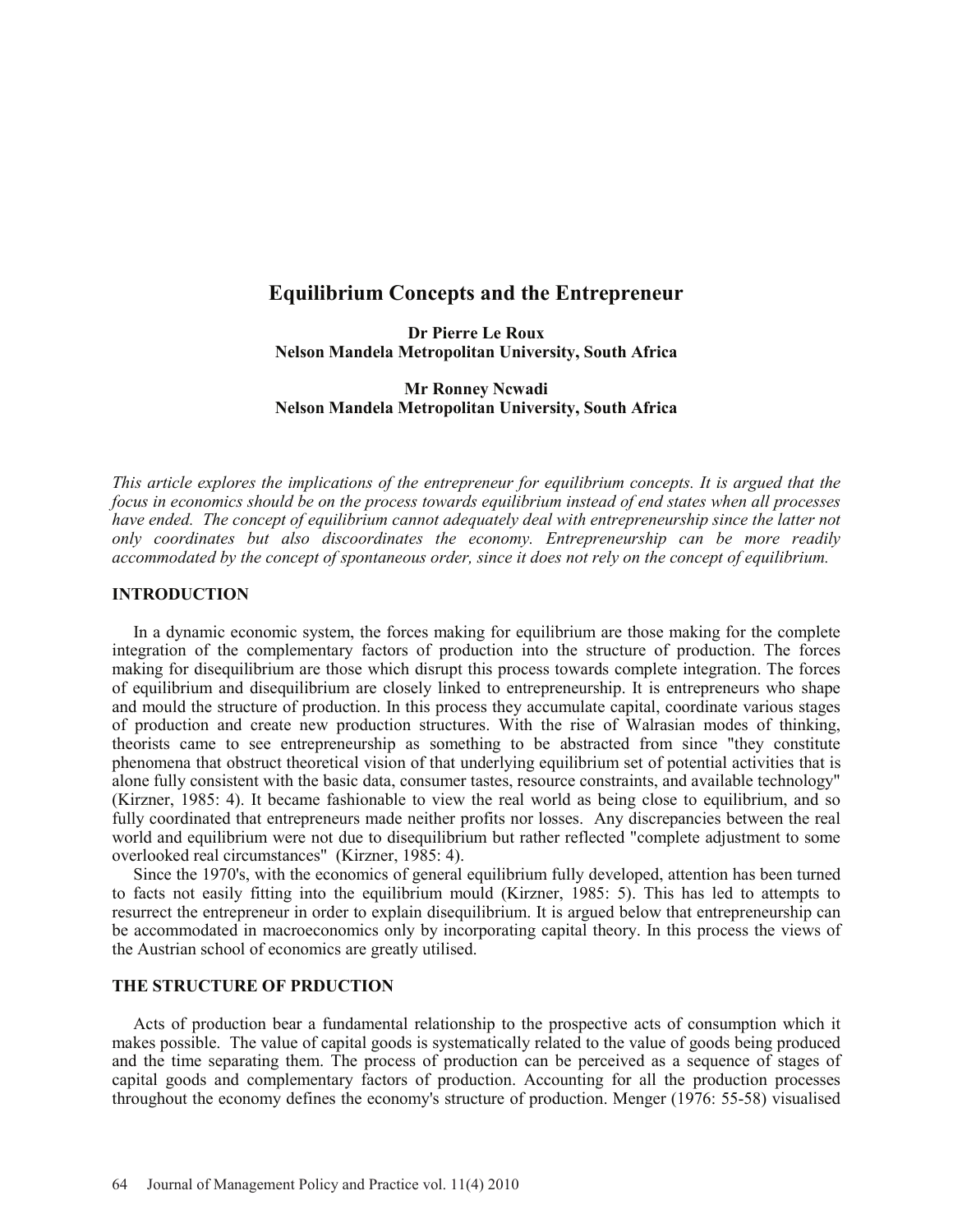the structure to be 'vertical'. Stages of production close to final consumption are referred to as later, lower-order or final stages and stages more remote from final consumption as earlier, higher-order or first stages of production. The first stage of production is the point where a new enterprise actually begins. For example, in the case of bread making, the first stage is when the wheat is planted (Skousen, 1990: 150 - 153).

The structure of production can also be defined in terms of the value of the capital goods employed at each stage of the production process, and the aggregate production time associated with the processes. The capital goods constituting a given stage have both a value (measured in money) and a time dimension. In a dynamic economy, conditions such as consumer demand, resource availability and technology are always changing. Patterns of productive activities have to be continuously adjusted to these changes. When market conditions change, producers react. The actions of producers are not independent of each other and the interrelationship of these actions lead to a continuous process of adjustment until all actions are mutually consistent and comply with the new conditions. It is important to realise that changes in market conditions further involve creative activities by entrepreneurs bringing about new products or innovations. Entrepreneurs do not only react to changes in market conditions but also create some of these changes.

Since the structure of production consists of various stages of production standing in various relationships with final consumption, adjustments to changing market conditions involve inter-temporal adjustments and coordination. The issue of inter-temporal coordination concentrate on whether and how desired patterns of consumption in the future can be transformed into desired patterns of production in the present, and the extent to which they coordinate. Various institutional arrangements and alternative government policies will either foster or hinder these processes of inter-temporal coordination.

The capital goods making up the various stages of production are mostly heterogeneous in nature and of various degrees of specificity (Van Zijp, 1993: 17). Changes in patterns of production leading to restructuring of production are impaired by these characteristics. Capital goods can only be transferred from one stage to another with great difficulty. If all capital goods were completely homogeneous by nature, they could then be employed during any stage of production. Capital goods would then be completely substitutable for each other. In a situation such as this there would be no problem of restructuring when market conditions change. If more capital goods are required during the later stages they can quite readily and quickly be obtained (substituted) from earlier stages. The economy will be closer to the timeless general equilibrium model since no dis-coordination exists between the stages of production. On the other hand, if capital goods are completely specific to each stage, no such restructuring can ever take place and dis-coordination will persist for longer periods of time.

In reality, capital goods are related to each other, some as substitutes (implying various degrees of heterogeneity in use) and some as complements. The economic significance of the heterogeneous nature of capital goods lies in the fact that each capital good can only be used for a limited number of purposes. Each capital good is devoted to what is expected to be its most profitable use at every moment. Changing circumstances change these expectations, and the original plan in which the capital good is meant to play its part goes astray.

Most production processes require the joint use of capital goods. The heterogeneous nature of capital goods implies that capital goods do not lend themselves to combinations in any arbitrary fashion. Only certain modes of complementarity are technically possible with only a few of these being economically viable. The best mode of complementarity is not given knowledge; it must be discovered by entrepreneurs or social planners. Allowing for both intertemporal (between stages) and a-temporal (same stage) production, substitutability and complementarity results in a complex structure of production made up of a wide assortment of capital goods. General equilibrium could only prevail if all the different stages were completely coordinated.

## **COMPLEMENTARITY AND SUBSTITUTABILITY**

In reality, capital goods are substitutes for some and complements for other goods. Furthermore, the capital goods themselves stand in a complementary and substitutable relationship with the other factors of production. Factor complementarity presupposes a plan within which each factor of production has a function (Lachmann, 1977: 203). The issue of factor complementarity can only be addressed in respect of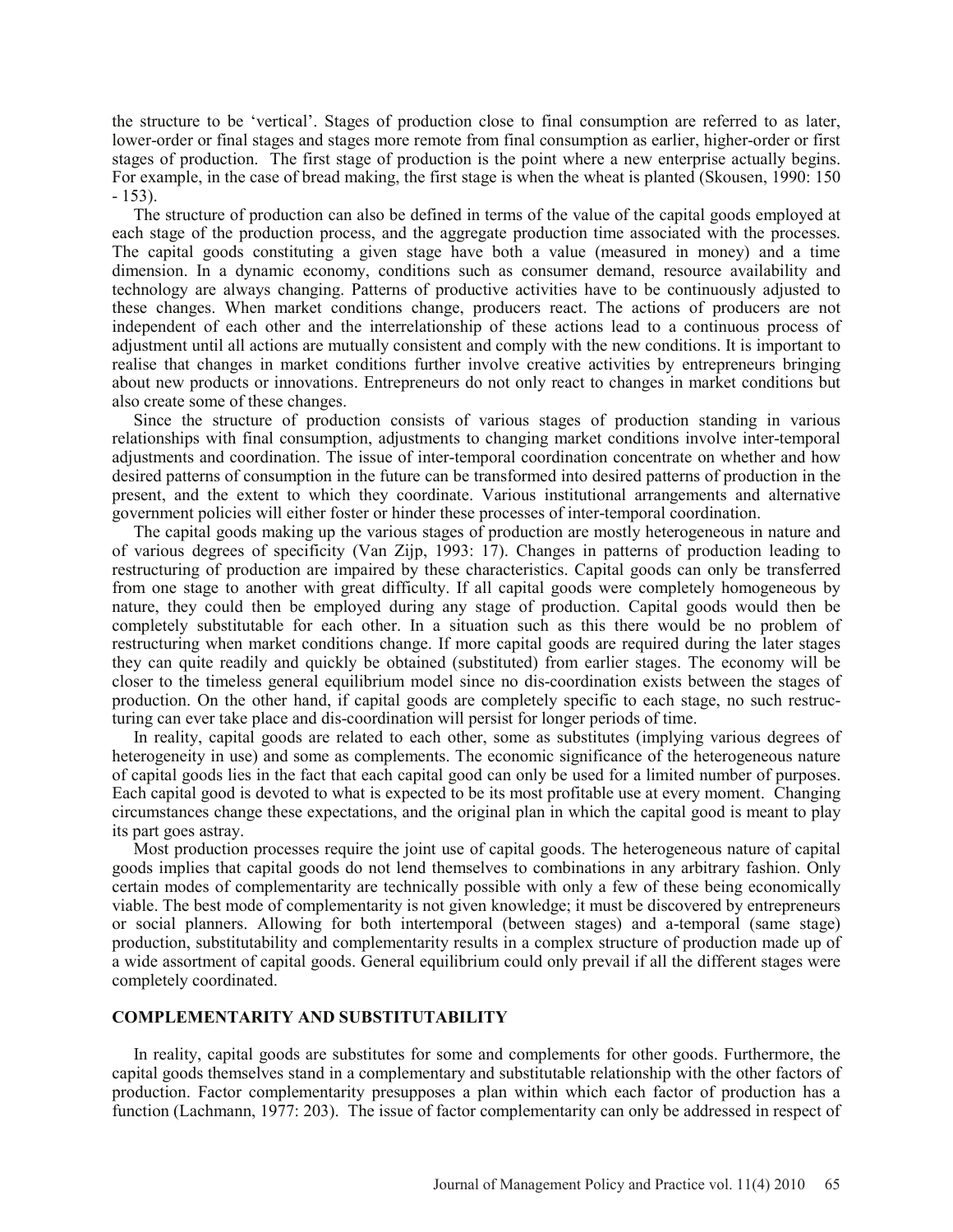a plan such as this. Factor complementarity is a static phenomenon since the complementary relationship between the factors of production is fixed as long as the plan remains unchanged. Lachmann (1978: 58) refers to this as "plan complementarity". Plan complementarity is brought about directly by entrepreneurial action.

In an economy-wide sense, structural complementarity is indirectly brought about by the market, *viz*. by the interplay of individual entrepreneurs' plans (Lachmann, 1978: 58). Only when the utilisation of plans succeeds, and capital goods stay where they are in the structure of production, can the capital structure be defined. Any new factor thereafter merely joins the existing capital structure without altering the existing coefficients of production. This requires the ends to change in such a way as to leave the capital structure intact and optimal. The capital structure can then, and only then, be defined in terms of the constant composition of capital combinations and service streams. Economy-wide equilibrium implies that the acts of all individuals, producers and consumers are consistent with each other, and thus all production plans. In other words, it implies complete structural complementarity with the structure of production being completely integrated. This implies that the profit rates are the same for all the stages of production.

While factor complementarity implies the absence of change, substitution is a phenomenon of change. "Substitutability indicates the ease with which a factor can be turned into an element of an existing plan" (Lachmann, 1977: 200). The factor may have been taken out of another plan, may have been temporarily unemployed, or it may have been newly created. Substitutability also refers to the ease with which different ends can be pursued. "The economy can easily accomplish the old alchemist's dream of transforming lead into gold by simply shifting the labour, machinery and managerial skills used to make lead into the production of gold instead" (Sowell 1980: 49).

Every major change in the economy will upset some plans and disrupt some complementary relations. The incompatibility of plans will induce entrepreneurs to change them. These changes must be unforseen otherwise they would already have been taken into account in the *ex-ante* plans of entrepreneurs. If such unforseen changes occur, substitution of factors ensues. The process of factor substitution will destroy one set of complementary relations in the creation of another. The coefficients of production have to be altered which will have repercussions throughout the economy as they entail further acts of substitution in other firms. The process will end once the system is in equilibrium in terms of overall structural complementarity and consistency of plans. The structure of production will then again be completely integrated.

As seen above, the complementarity of plans is an equilibrium concept. Any tendency towards equilibrium is therefore a tendency towards the integration of factors of production into a complementary plan. General equilibrium will prevail when all tendencies towards integration have taken place with overall structural complementarity and consistent plans being achieved. The mere fact that this is never achieved is due to the superior strength of the forces making for disequilibrium. The focus below is on these forces of disequilibrium.

#### **THE ENTREPRENEUR AS COORDINATOR IN THE MARKET PROCESS**

Complementarity and substitutability in the production structure allow for the forces making for equilibrium and disequilibrium. Both forces are due to entrepreneurship in the process of profit seeking. The general equilibrium concept is only useful in explaining the unlikely situation of complete plan compatibility. The market process can be viewed as being propelled by the simultaneous activity of arbitrage (buying low/selling high), accumulation (or decumulation) and innovation as its driving forces. Entrepreneurial activity appears in all three of these activities (Kirzner, 1985: 84 - 85).

Arbitrage activity consists of acting upon the discovery by the entrepreneur of present or a-temporal discrepancies between the prices at which a given item can be bought or sold. In other words, it is a situation of disequilibrium being acted upon. In this type of disequilibrium there is unlikely to be just one price existing for an item. Some buyers are paying higher prices than others. Some sellers are accepting lower prices than others. Other sellers are unable to sell anything because their prices are too high to attract any customers. The unequal prices and the frustrated plans are the result of a lack of knowledge about the plans and actions of others. The entrepreneur's activity, in the form of arbitrage activity, pushes this chaotic situation towards coordination. The entrepreneur is alert to the profit opportunities brought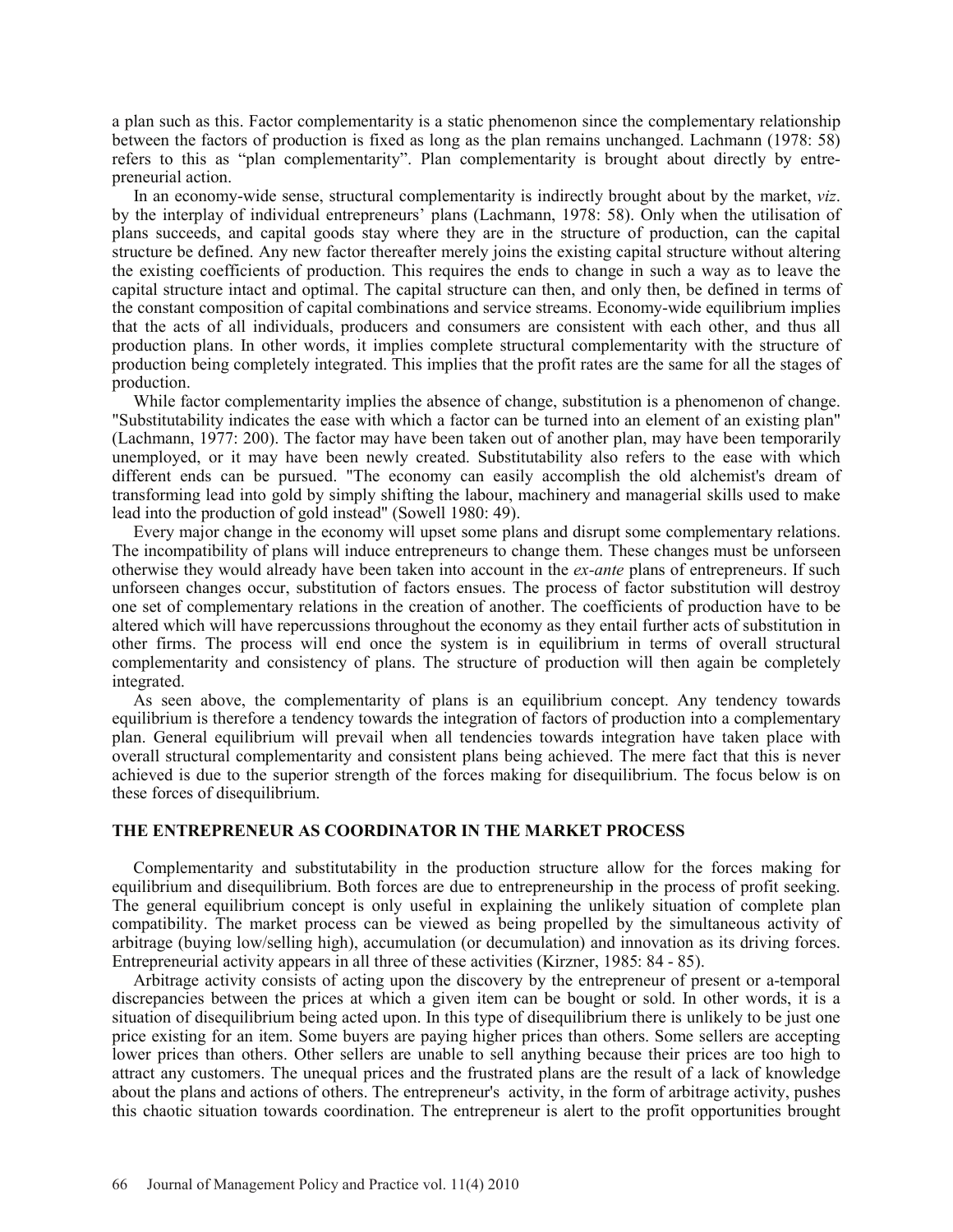about by these discrepancies. By buying low and selling high these opportunities are exploited. Successful entrepreneurial action attracts attention and imitation, eliminating more and more price discrepancies until a fully coordinated market is achieved. It is arbitrage activity which moves the economy towards equilibrium. The Marshallian adjustment mechanism (quantity adjustment) and the Walrasian adjustment mechanism (price adjustment), as taught in traditional microeconomic textbooks, assume that only one price exists in situations of disequilibrium. Profit opportunities are assumed to be universally perceived and acted upon. There is no role for the entrepreneur in either of these mechanisms, suggesting an almost mechanical adaptation to disequilibrium (Baird, 1982: 13 - 17).

Speculative activity involves arbitrage activity over time and is thus intertemporal. The entrepreneur believes that discrepancies exist between the price of an item today and its price in the future and that an opportunity for pure gain has been discovered. In buying when prices are low (at present) and selling when they are high (in the future) successful speculators make gains. This process actually decreases price fluctuations in the economy, bringing about coordination between present and future production and consumption. "Destabilising speculators are, of course, a logical possibility; they can be recognised by the red ink in their ledgers" (Friedman, 1990: 379). Speculative activity involves the bearing of uncertainty by entrepreneurs and the gains of such activity could be seen as compensation for the undertaking of these risks. Furthermore, speculative activity serves to coordinate and bring about equilibrium in the market. Baird (1982: 329 - 340) and Friedman (1990: 377 - 389) provide additional examples of the coordinating role of speculative activity.

Innovative activity consists in the discovery of a product, and the discovery of a method of production or organisation not in use until now. Innovations take place because of intertemporal price discrepancies. In this sense it has elements of speculative activity. Both types of activities have important parallels with arbitrage activity. Thus, arbitrage will take place if new opportunities are supplied and innovation occurs. Many actions of arbitrage can only be executed if production and investments take place, that is if accumulation takes place. Accumulation also relates to arbitrage. The buying and selling of products for speculation implies that accumulation must take place. Accumulation comes to an end if no new innovations occur, while innovations are diffused by means of accumulation. These driving forces cannot be isolated from each other because they are part of the same market process.

Innovation can lead to dis-coordination as well as coordination in the market. Schumpeter identified innovation as one of the principal promoters of economic change (Reekie, 1984: 49). Schumpeter's entrepreneur moves the economy away from equilibrium by means of 'creative destruction', while arbitrage and speculative activities move the economy towards equilibrium and planned compatibility. The entrepreneur is the power behind the forces of arbitrage, speculation and innovation. In a dynamic economy these forces are simultaneously active due to the actions of different entrepreneurs.

It is innovation which, in a capital theoretical context, destroys previous complementary relations in the production structure ('creative destruction'). This could be in the form of a new product, based on the expectations of satisfying wants not satisfied by existing products. It could also be in the form of a new way of organising existing production activities or a new method of production. The innovation changes existing complementary relations between different plans in the structure of production. A new production structure evolves, based on the expected profit opportunities created by the innovation and the accumulation of factors needed for its production. Innovation destroys existing patterns of production while arbitrage and speculation encourages the integration of the structure of production. The actions of entrepreneurs on disequilibrium prices, in exploiting the resulting profit opportunities, is an important part of entrepreneurship (Baird, 1982: 16; Shand, 1984: 84; Kirzner, 1985: 60). These actions encourage the creation (innovation) and integration (arbitrage and speculation) of the structure of production. As these actions occur with the passing of time and as the future is uncertain, the problem of intertemporal coordination has to be addressed.

The question must be asked as to what extent market forces and the evolution of such forces, can lead to coordination between the plans of the individual actors in the market. At the same time the issue must be addressed as to whether the forces making for order (equilibrium) will be stronger than those making for disorder (disequilibrium).

The real economy cannot be depicted by using a general equilibrium framework. General equilibrium abstracts from time and money and would only prevail in the special case where complete integration of the structure of production has taken place. Rejecting the general equilibrium framework does not imply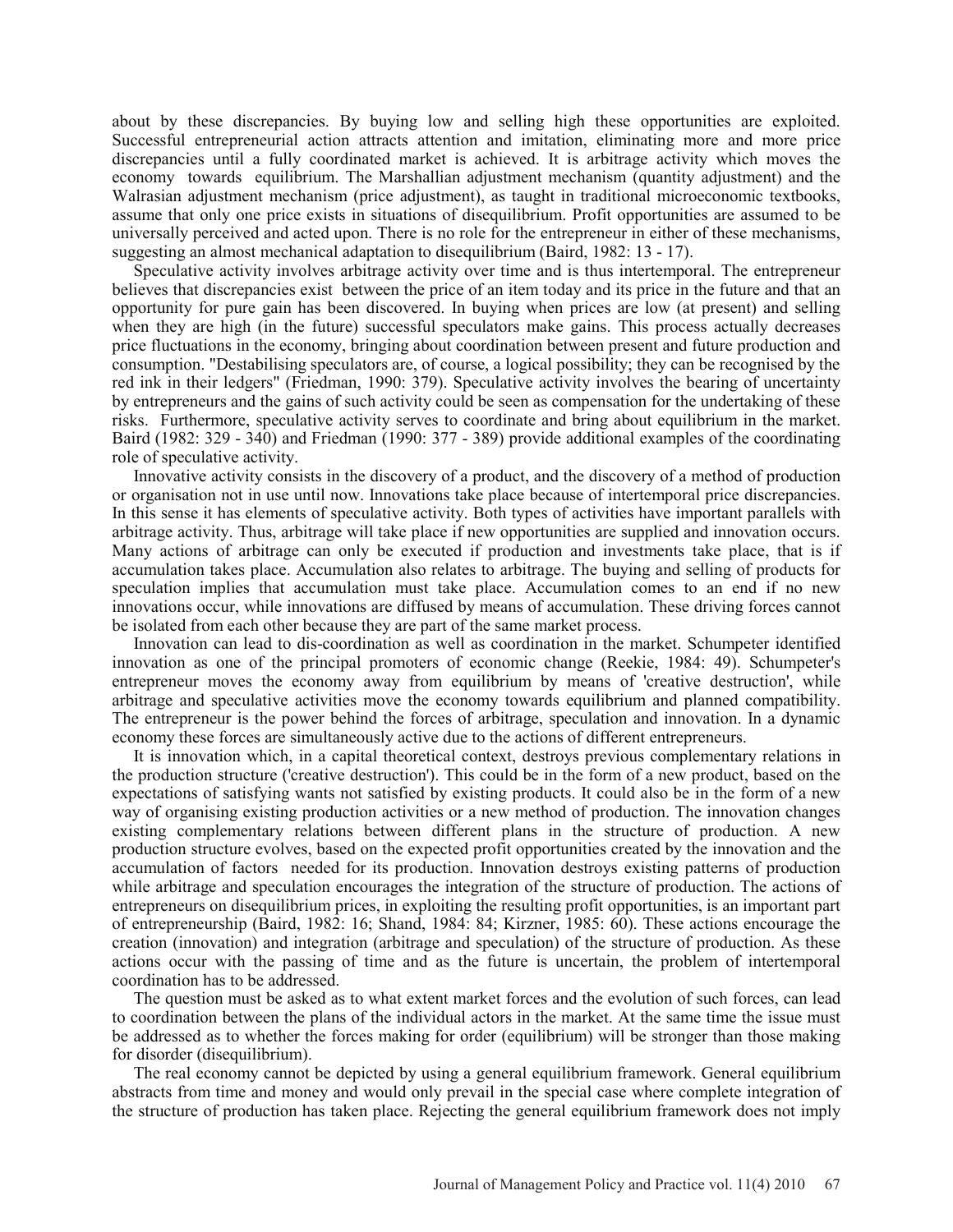that there is no existing tendency towards the complete integration of the structure of production and order. The principle of "spontaneous order" as developed by Hayek (1990: 83-84) can be used to allow for the fact that "a tendency towards the integration of the [capital] structure does exist" (Lachmann, 1976: 159). Allowing for a tendency towards the integration of the structure of production is to allow for an ordering process in the economy which is never really in equilibrium. This order is spontaneous since it is based on the exploitation of profits evolving from disequilibrium situations in the market without "any formal machinery for enforcing them" (Sugden, 1989: 86). This ordering process is characterised by the creativity of entrepreneurship, complexity flowing from the further division of labour and the coordinating influence of money (Boettke, Horwitz & Prychitko 1994: 66 - 67). Debates on the merits of stabilisation policies will then be concerned with whether these tendencies towards the integration of the capital structure are strengthened or weakened by such policies (O'Driscoll, 1978: 111 - 142). Any policy weakening this process will lead to greater dis-coordination in the economy.

#### **THE ENTREPRENEUR AND THE PROCESS OF SPONTENEOUS ORDER**

The entrepreneur, as manipulator of the process of arbitrage, accumulation and innovation, is the driving force shaping and recreating the productive structure of the market. The factors of production are heterogeneous with regard to their use, their values being subjectively determined by entrepreneurs given their different expectations of the future. These values are continually changing as conditions in the economy change. The existence of a spontaneous order depends on the nature of institutional arrangements. As long as these arrangements are such that expectations and actions of entrepreneurs are rewarded, consistent with underlying economic realities, and inconsistencies penalised, a tendency towards a spontaneous order can be expected to prevail.

Disequilibrium, in an intertemporal setting where existing plans are not compatible, means that opportunities exist for entrepreneurial profits. If the institutional arrangements allow for the grasping of these profits arising from disequilibrium, a tendency towards equilibrium and a spontaneous order will occur. For example, if house building is being heavily subsidised so as to promote the building of more houses but the manufacturing of cement is severely regulated, builders' plans will not be compatible with those of cement manufacturers. The likely outcome will be a sharp increase in the price of cement and house prices. The profit opportunities will continue as long as the regulations are in place, with entrepreneurs unable to remove the prevailing disequilibrium.

Institutions such as property rights and money, which are important for a spontaneous order in the market, have evolved from the market as the result of past human actions. "They serve as behavioural guides that reduce the knowledge and cognitive skills necessary for successful action" (Langlois, 1986: 246). These institutions are continuously being reshaped, due to the efforts of "agents to coordinate their activities" (High, 1986: 116). High (1986: 116 - 118) recommends an evolutionary view of institutions in the market. The evolution of money, organised markets, specialised traders and producers, advertising and property rights are all due to efforts towards greater coordination of activities and the removal of uncertainty. These are the products of disequilibrium. Under general equilibrium a situation of complete certainty would prevail with the evolution of institutions to remove uncertainties being unnecessary.

Nelson and Winter (1982) view firms as if they are generated by an evolutionary process. Existing firms are explained by prior adaptations to the environment. The entrepreneur disturbs firms' routines by changing the economic environment (structure of production). Conscious entrepreneurial adaptation to the changing environment is important for survival and can result in a new routine and organisational form.

Alchian (1950: 211 - 221) emphasises the imitation of successful enterprises so as to allow the imitators to make profits and to survive. These imitations afford relief from the necessity of making decisions and conscious innovations in an uncertain world. By these actions, greater coordination is achieved by removing disequilibrium and making plans more compatible. These processes of imitation can lead to new innovations if the processes reveal new and better methods than the ones being imitated.

As long as a world of evolution and uncertainty is sustained, the market process will be propelled by the concerted action of arbitrage, accumulation and innovation. Uncertainty of the future leads to the significance of expectations. It is the diversity of expectations which produces a heterogeneous state of affairs. A selection order is generated by the market whereby the 'more' correct actions will be rewarded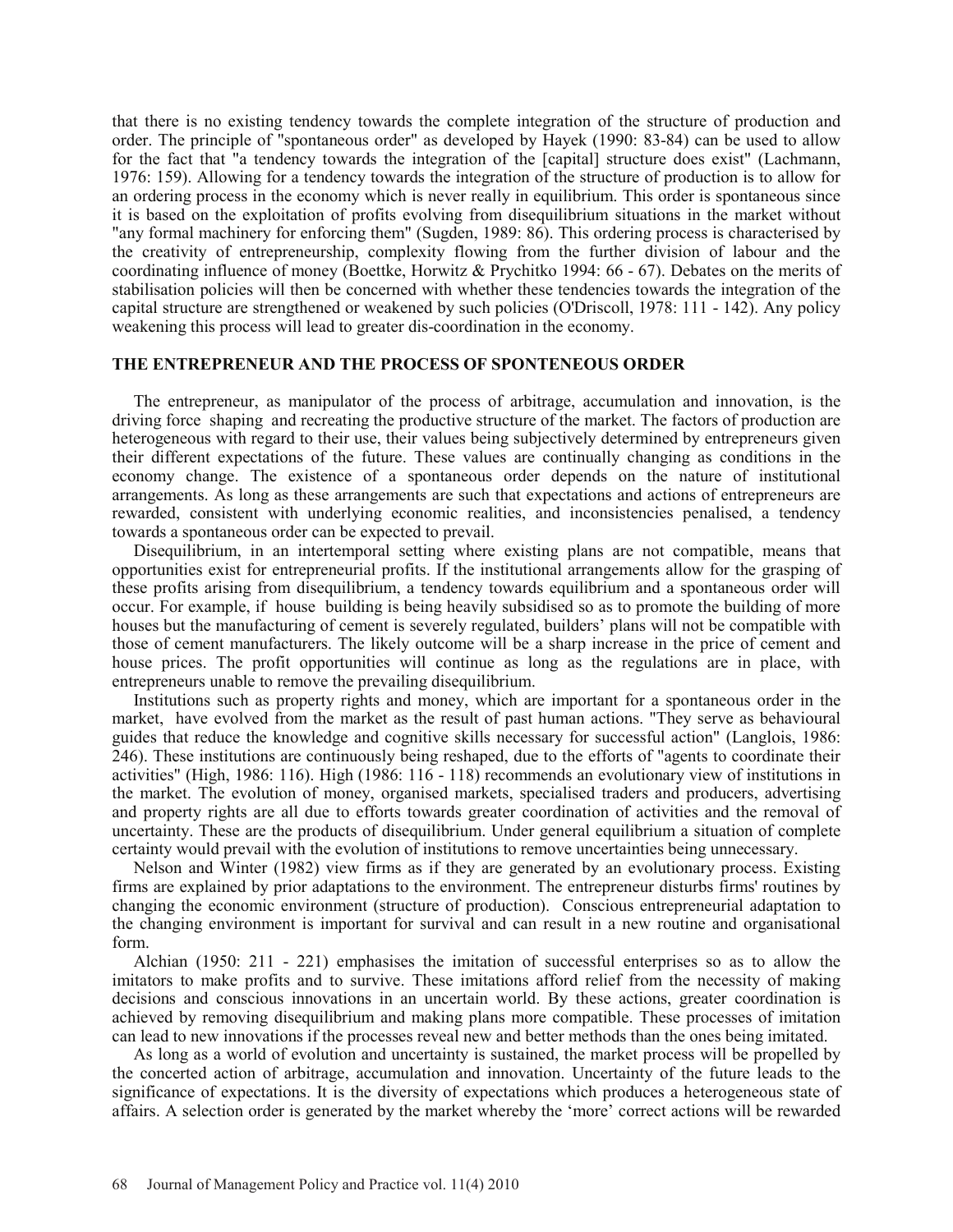and imitated. Thus, there is a discovery process due to disequilibrium prices arising from the diversity of expectations. This leads to a learning process and eventually a diffusion of knowledge as successful behaviour is imitated.

In the context of a dynamic market economy there is no reason to expect that all expectations will be uniform. Successful and unsuccessful actions occur at the same time. It is the selection process generated by the market that ensures that a tendency towards more successful actions (equilibrium) would prevail. According to O'DriscolI and Rizzo (1985: 180), it is the greater uniformity of expectations that explains the 'clusters' of errors which constitute the downturn of the business cycle. They believe that there is no reason for entrepreneurs to be systematically in error and that theorists must look outside the market for an explanation of these 'clusters' of errors.

## **DISEQUILIBRIUM, FALSIFIED PRICES AND NON-PRICE SIGNALS**

Thus far the focus has been on the role of the entrepreneur in removing disorder from the market and, in so doing, makes for a greater coordination of plans (a spontaneous order). During this process, prices have an important role in acting as guideposts for the entrepreneur. Prices are important signals in the transmission of information to entrepreneurs in particular and society in general. Prices provide useful guides or signals, if they are allowed to function, because they reveal discrepancies and errors (disequilibrium). These "'incorrect'(i.e. disequilibrium) market prices provide incentives, in the form of pecuniary profit opportunities, to the discovery of better alternatives by entrepreneurial agents" (Thomsen, 1992: 55). Prices would actually become redundant in a world where they are always 'correct' in the sense of being at their equilibrium levels. Even the future would be known since intertemporal coordination would also prevail. On becoming redundant, prices could be replaced by a central processor of information such as the Walrasian auctioneer, issuing production orders allocating goods and services (O'Driscoll & Rizzo, 1985: 105). The entire economy could then be centrally planned.

Prices reveal discrepancies, previous maladjustments and errors. They further reveal for instance, what people require relatively more urgently now and in the future (time preference). Prices also reveal the processes of search entered into by entrepreneurs in trying to discover the correct prices for their products (profit making). Disequilibrium prices convey information indicating that something is wrong and that disequilibrium exists. They convey information indicating that individual plans and expectations are inconsistent with those of others. Even though these errors are reflected by prices, the direction, whether prices are too low or too high, is not. This will require interpretation of prices. "Here knowledge derived from price messages become problematic. It does not cease to be knowledge, but 'does not tell the whole story'..." (Lachmann, 1978: 21 - 23). The dilemma of price interpretation is a fundamental problem of conditions of disequilibrium.

The entrepreneur provides the solution to this dilemma through the selection process of the market. Entrepreneurs who are best able to interpret and act upon disequilibrium prices will be rewarded by greater accumulation and growth in the market. Prices and markets function as part of a social system which also generates many non-price variables. Markets are composed of contracts, rules and customs which are part of the constraints and a basis for observed behaviour. These constraints are often necessary accompaniments to markets. For example, a price system devoid of property rights is impossible to imagine. "Not price but people allocate resources, and flesh and blood human actors depend on all the non-price variables in their decision-making" (O'Driscoll & Rizzo, 1985: 106).

These non-price variables or signals define the 'rules of the game' and serve as reference frameworks and orientation points which form the basis for individual plans and expectations. They are important in determining the types of actions generated by the market and, as seen above, have evolved from the market to remove uncertainties. Prices are the outcome of the interaction of people in the market which, together with these non-price variables, influences their decision-making. Thus far the focus has been on disequilibrium prices as conveyers of information and as such they create the potential for market coordination by entrepreneurs. These prices are generated by the market and reflect the outcome of individual plans.

It is, in addition, important to distinguish disequilibrium from falsified prices. Disequilibrium prices generate responses by entrepreneurs who tend to remove them. These are the equilibrium tendencies which lead to the integration of production plans with the ever changing production structure of the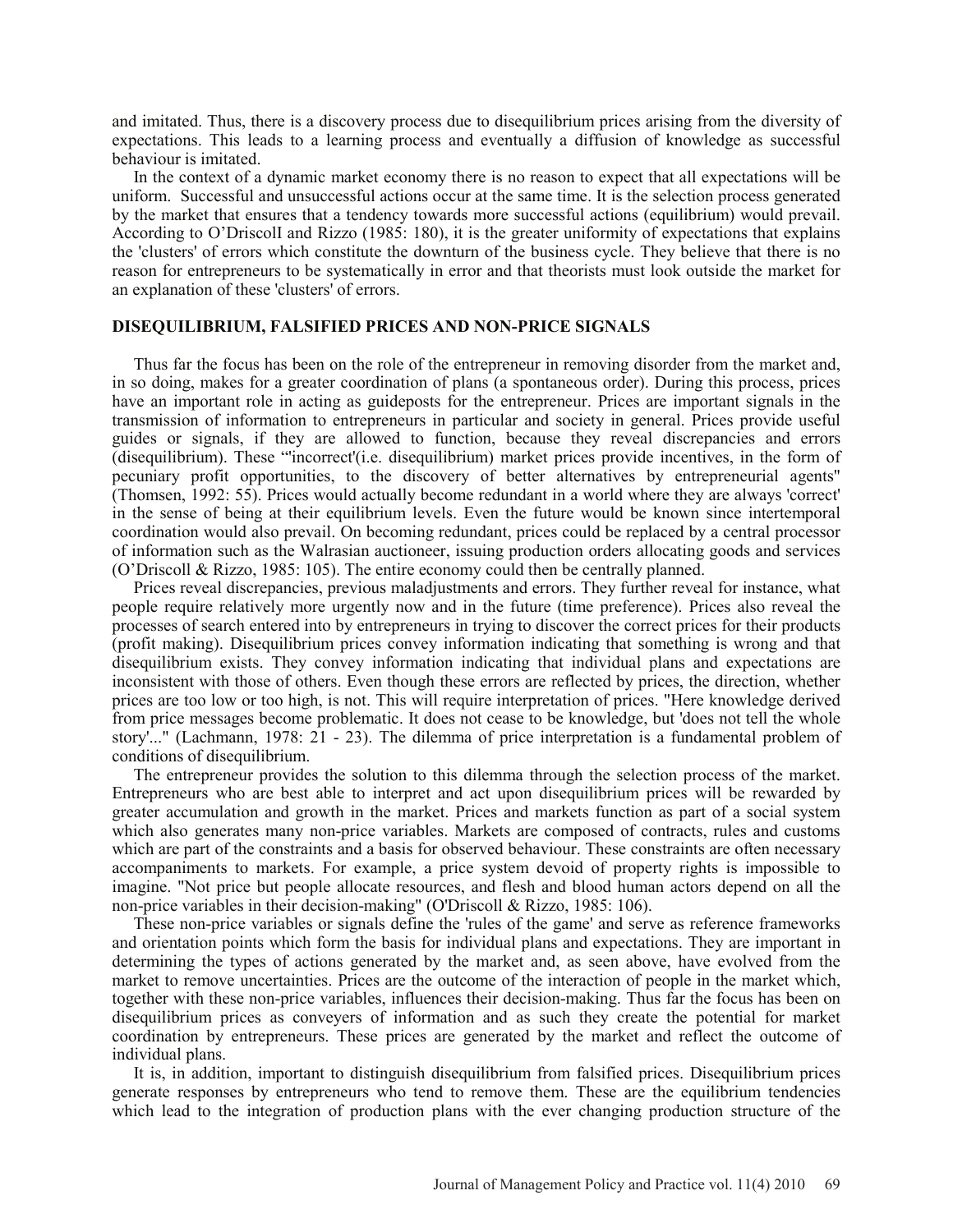economy, further leading to a spontaneous order. The selection process of the market ensures that those who are more competent in the removal of disequilibrium will be rewarded and will experience greater growth.

Prices are falsified if they are interfered with in such a way that responses are generated which no longer reflect the underlying realities of the market. The most likely force able to achieve this on a permanent basis is government. Government has the power to falsify prices via subsidies, taxation, price controls, rules etc. By falsifying prices, responses are generated which change the economy's structure of production. In the presence of falsified prices, resource utilisation, plans, expectations and entrepreneurial activities are increasingly shaped by the contents of government policy and not by the underlying market realities. Decision making is increasingly left to bureaucrats and rentseekers (agents making profits by using the political market) rather than profit seekers become relatively bigger accumulators.

The entrepreneur, acting upon and creating disequilibrium prices, serves to bring about a spontaneous order and intertemporal coordination. The role of the entrepreneur is to move markets, including labour markets, in the direction of perfect coordination (Bellante 1990: 156). It is the entrepreneur who establishes the production structure on which macroeconomics is founded.

## **CONCLUSION**

The entrepreneur, acting upon and creating disequilibrium prices, serves to bring about a spontaneous order and inter-temporal coordination. The role of the entrepreneur is to move markets, including labour markets, in the direction of perfect coordination (Bellante, 1990: 156). It is the entrepreneur who establishes and continuously reshapes the production structure on which macroeconomics is founded.

Entrepreneurship allows us to escape from the Walrasian boxes on which so much of contemporary Economic theory rests. It urges a focus on the process towards an equilibrium which, in a dynamic economy, is for all practical reasons never achieved as new profit opportunities are created and existing opportunities decline. Allowing for entrepreneurship is to allow for a spontaneous order in the market economy and it questions the possibility of central control of the economy as the foundations of the latter is found on equilibrium concepts.

# **REFERENCES**

Alchian, A.A. (1950). Uncertainty, evolution and economic theory. *Journal of Political Economy,* 58(3): 211-221*.*

Baird, C.W. (1982). *Prices and markets: Intermediate microeconomics*. New York: West.

Bellante, D. (1990). Labor Markets and the Welfare State. **In**: Groeneveld, K., Maks, J.A.H. & Muysken, J. (eds.) *Economic Policy and the Market Process: Austrian and mainstream economics.* New York: North Holland, 151-164.

Boettke, P.J., Horwitz, S. & Prychitko, D.L. (1994). Beyond Equilibrium Economics: Reflections on the Uniqueness of the Austrian Tradition. **In**: Boettke, P.J. & Prychito, D.L. (eds*.) The market process: essays in contemporary Austrian economics*. Brookfield: Edward Elgar, 62-82.

Friedman, D.D. (1990). *Price theory: An intermediate text*. Cincinnati: South-Western.

Hayek, F.A. (1945). The use of knowledge in society. *American Economic Review, 35: 519-530*.

Hayek, F.A. (1990). The Fatal conceit. **In**: Bartley, W.W. (ed.) *The Fatal Conceit*: *The Errors of Socialism*. London: Routledge, 66-88.

High, J. (1986). Equilibrium and Disequilibrium in the Market Process. **In**: Kirzner, I.M. (ed.) *Subjectivism, Intelligibility and Economic Understanding*. New York: New York University Press, 111- 121.